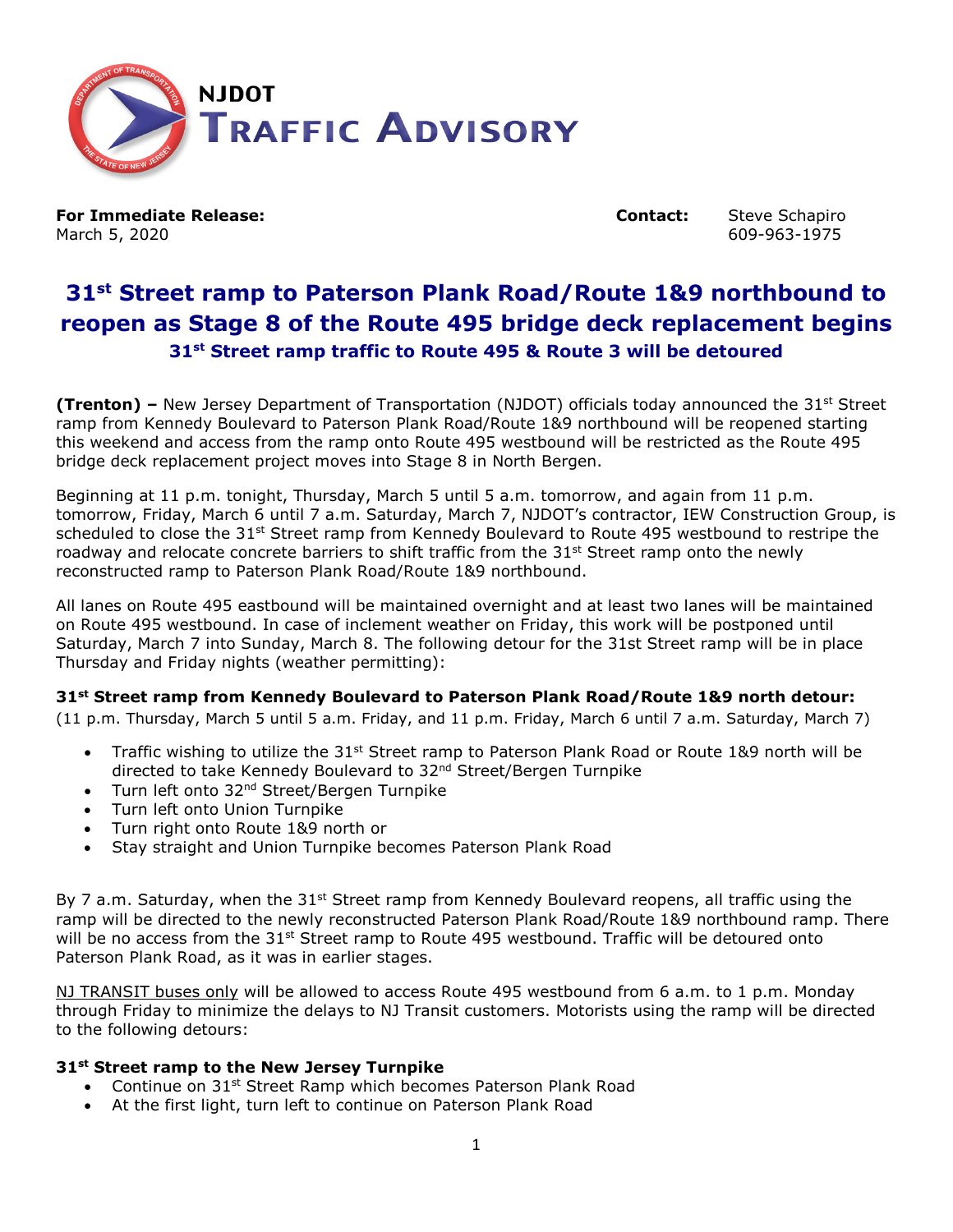- o For New Jersey Turnpike **western extension**,
- o Stay right and take the on ramp to Route 3 westbound.
- o Continue on Route 3 to the New Jersey Turnpike.
- o For New Jersey Turnpike **South**
- o Keep left and continue on Paterson Plank Road over Route 3 and past the next light to the ramp to New Jersey Turnpike **eastern extension south** only.
- o An alternate route to New Jersey Turnpike **eastern extension north**
- $\circ$  Stay left on Paterson Plank Road and go over the Route 3 overpass, and take a right onto the first ramp to the Route 3 Service Road. Continue on the Service Road to the New Jersey Turnpike Ramp.

## **31st Street ramp to Route 3 westbound**

- Continue on 31<sup>st</sup> Street which becomes Paterson Plank Road
- At the first light, turn left to continue on Paterson Plank Road
- Keep right to enter Route 3 westbound

## **31st Street ramp to Route 1&9 southbound**

- Continue on 31<sup>st</sup> Street which becomes Paterson Plank Road
- At the first light, turn left to continue on Paterson Plank Road
- Stay left and turn left at the light onto the ramp to 1&9 southbound

### **Stage 8**

During Stage 8, three lanes of Route 495 westbound will remain shifted to the left, and the ramps from Route 495 westbound to Route 1&9 south and north will remain closed to allow steel repairs and deck replacement of the Route 495 westbound right lane and Route 1&9 southbound ramp. Route 495 eastbound will not be affected and will continue to have three lanes of traffic. This stage is expected to be completed in late summer 2020. The following detours will be in place: Click **[here](https://www.state.nj.us/transportation/commuter/roads/rt495/detours.shtm)** to download the Stage 8 maps.

## **Route 495 westbound ramp to Route 1&9 southbound detour:**

- Traffic wishing to take the ramp to Route 1&9 south will be directed to stay right for Route 3 westbound Local toward Secaucus
- Take the Secaucus exit to Paterson Plank Road
- Cross over Route 3 and take the ramp to Route 3 eastbound
- Stay left and follow signs to Route 1&9 south

## **Route 495 westbound ramp to Route 1&9 northbound detour:**

- Traffic wishing to take the ramp to Route 1&9 north will be directed to stay right for Route 3 westbound Local toward Secaucus
- Take the North Bergen exit to Paterson Plank Road
- Stay left on Paterson Plank Road
- Turn left at the fourth light onto Route 1&9 north

## **Project Overview**

The \$90.3 million state-funded project began in September 2017. The project to rehabilitate the nine-span viaduct includes repairs and reconstruction of the bridge deck, replacement and strengthening of deteriorated structural steel, and the repair and painting of the substructure. Construction will be accomplished in stages by first making improvements to local streets in the surrounding areas that will need to handle some of the diverted traffic during bridge construction.